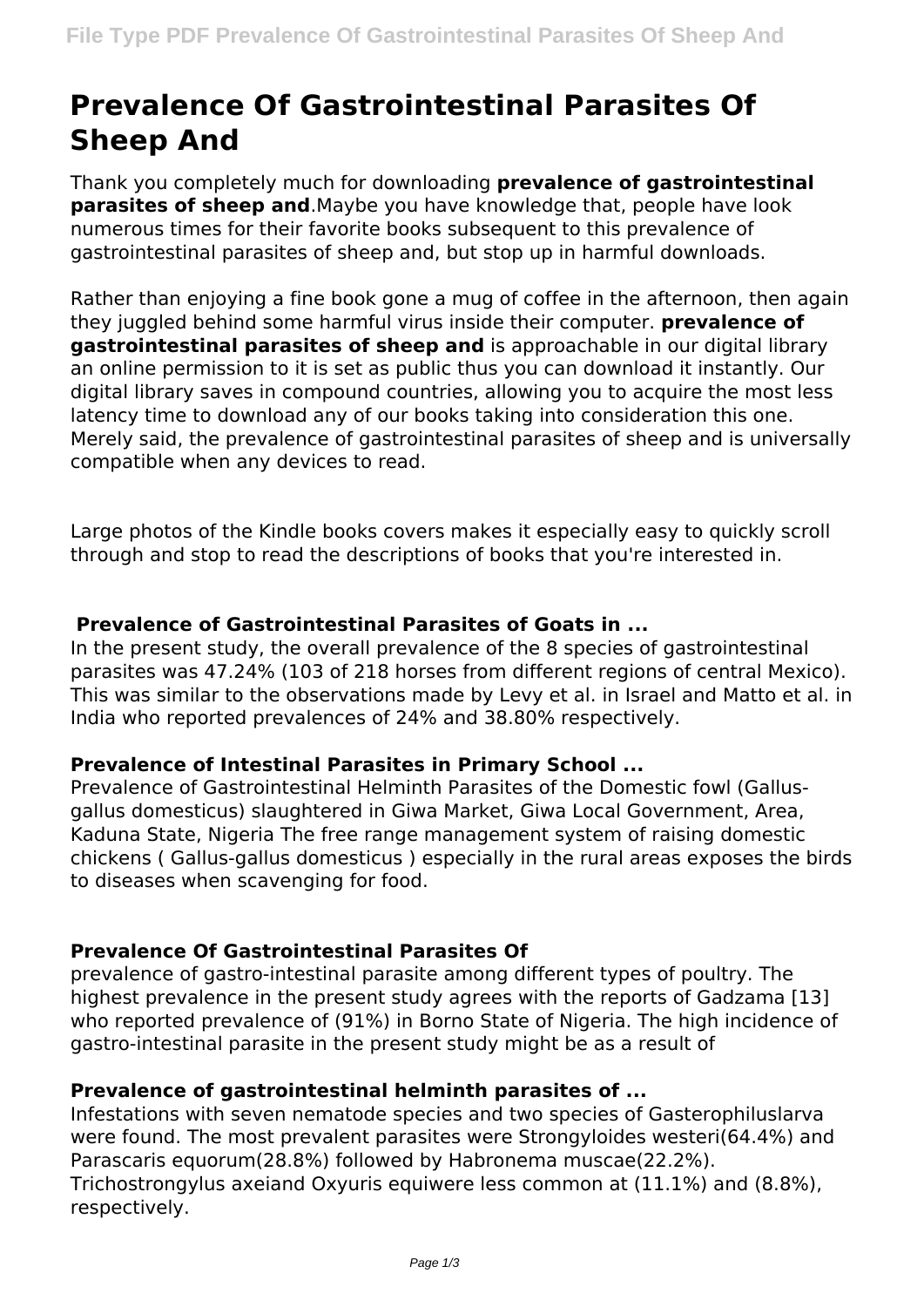# **Prevalence of Gastro-Intestinal Parasites of Local ...**

Overall prevalence of infection using microscopy was 40.1% in dogs and 33.9% in cats. Helminth infection found in both dogs and cats included hookworms, Spirometra spp., Taenia spp., Toxocara spp., O. viverrini, Strongyloides spp. and Trichuris spp. Hookworms were the most common helminth in dogs, while Spirometra spp. were the most prevalent in cats.

#### **Prevalence of gastrointestinal parasites in cow and ...**

A prevalence study on the gastro intestinal parasites of goats was carried out for six months from May to October, 2014 in Ibadan, South Western, Nigeria. Four hundred (400) goats' faecal samples comprising of 103 West African Dwarf and 297 Red sokoto breeds were collected from goats in households, market places and abattoir. They were examined for intestinal helminth eggs and protozoan ...

## **Prevalence of Gastrointestinal Parasites in Horses of ...**

Journal of Natural Sciences Research ISSN 2224-3186 (Paper) ISSN 2225-0921 (Online) Vol.4, No.17, 2014. www.iiste.org. prevalence of gastrointestinal tract parasites and predilection sites of the ...

#### **Prevalence of intestinal parasites in primary school ...**

Prevalence of intestinal parasitic infections in the Islamic Republic of Iran Sayyari, A.A. ; Imanzadeh, F. ; Bagheri Yazdi, S.A. ; Karami, H. ; Yaghoobi, M. ( 2005 ) A national survey of the prevalence of intestinal parasitic infections in the Islamic Republic of Iran was made on a r and om sample of families covered by local health centres affiliated to the medical universities.

#### **Prevalence of non-strongyle gastrointestinal parasites of ...**

The parasites were determined using formol ether and floatation concentration methods. An overall prevalence of 38% for gastrointestinal infection was recorded. The prevalence was higher in young...

#### **Prevalence and associated factors of intestinal parasitic ...**

The prevalence of intestinal parasites is the highest among children that are living in the poorest communities in developing nations. The most common causes of intestinal parasites are through consumption of contaminated water, infected soil, inadequate sanitation and hygiene, and improper hygiene.

#### **Intestinal parasite infection - Wikipedia**

The overall prevalence of gastrointestinal parasites in cow and buffalo presented in Table 2. In the present study the prevalence of Nematoda, Strongyletype eggs (35.41%), Strongyloides type eggs (0.49%), Trichuris species (0%), Toxocara species (0.099%) in cow and buffalo.

# **Prevalence of Gastrointestinal Parasites in Crossbred ...**

gastrointestinal parasites. The Red sokoto breed had a higher prevalence of 217(54.25%) while West African dwarf breed had the lower prevalence of 86(21.5%). Male goat had a prevalence of 163(40.85%) while female had a prevalence of 140(35%). The gastro intestinal parasites observed were , Monieza Strongyloides papiillosusspp,